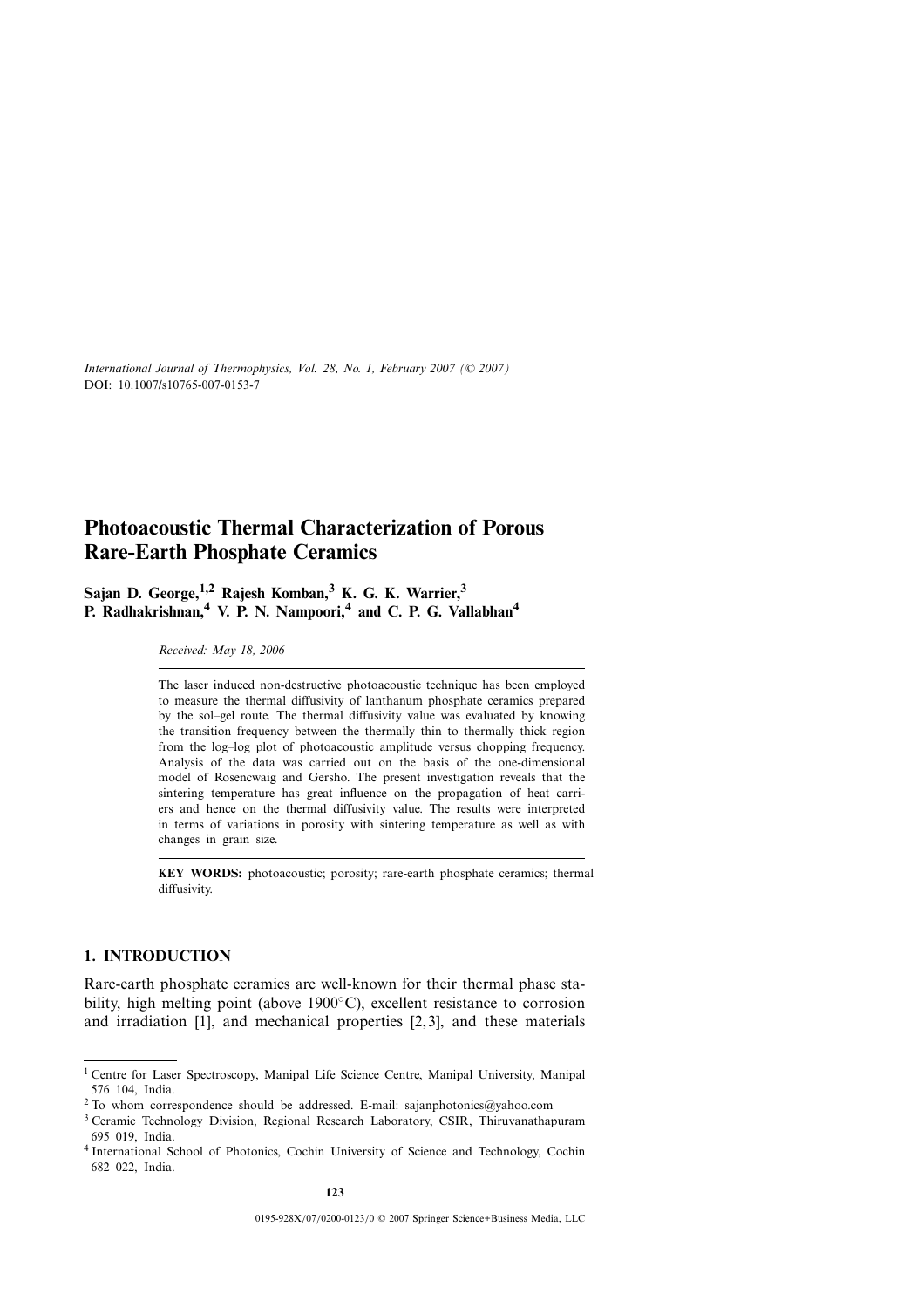constitute precursors for the further development of thin films and coatings for porous ceramic substrates and composites [4]. However, the performance of the devices based on these materials is essentially determined by their thermal properties such as specific heat capacity [5], thermal diffusivity [6], thermal conductivity, thermal expansion coefficient, etc. In recent years, photoacoustic and related photothermal techniques based on thermal-wave physics have gained wide popularity in measuring thermooptical properties of materials [7, 8], particularly the thermal diffusivity [9, 10].

As reported earlier, the diffusion of heat through the ceramics, and hence the thermal diffusivity value, are greatly affected by the pores in the specimen [11], which can be measured using photothermal techniques [12]. In this work, evaluation of the thermal diffusivity of sol-gel derived LaPO4 ceramics sintered at different temperatures and a detailed study on the influence of porosity and grain size on the thermal diffusivity value are presented, which are of both scientific and practical significance.

# **2. PREPARATION OF SAMPLE**

Lanthanum phosphate was prepared by the sol–gel route using lanthanum nitrate, 99.9% pure (M/s Indian Rare Earths Ltd., India) and orthophosphoric acid (88%, Qualigens Fine Chemicals, India) as starting materials. A 0.07 M solution of  $La(NO<sub>3</sub>)<sub>3</sub>·6H<sub>2</sub>O$  was prepared in water and continuously stirred for 30 min using a mechanical stirrer. A total of 2.394 mL of orthophosphoric acid solution was added slowly to this lanthanum nitrate solution, which yielded a white precipitate of lanthanum phosphate. This precipitate solution was vigorously stirred, and the pH was maintained at 2.2. After 8h stirring, the lanthanum phosphate precursor sol was obtained. The above precursor sol was maintained for 2 days in an atmosphere of ammonia for aging. The gel of lanthanum phosphate was dried and calcined at 400◦C. The calcined powder was compacted at a pressure of 200 MPa to pellets of 11 mm diameter and 2 mm thickness which were sintered in the range  $800-1700\degree C$ , at a heating rate of 10◦ <sup>C</sup>·min−<sup>1</sup> and soaked for 3 h. The thickness of the sample is further reduced to <sup>∼</sup> <sup>400</sup>*μ*m for the present studies. The relative density of the lanthanum phosphate sample sintered at different temperatures has been measured using an Archimedes displacement method. The porosity *p* of specimens having a relative density '*x*' is evaluated to be  $p = 1 - x$ , and those values for samples used in the present investigation, with an error of <sup>∼</sup>0*.*2%, are reported in Table I.

Phase identification of the calcined powders was done by XRD (Philips PW 1710) in the range 20–60° using CuK<sub>∞</sub> radiation, and the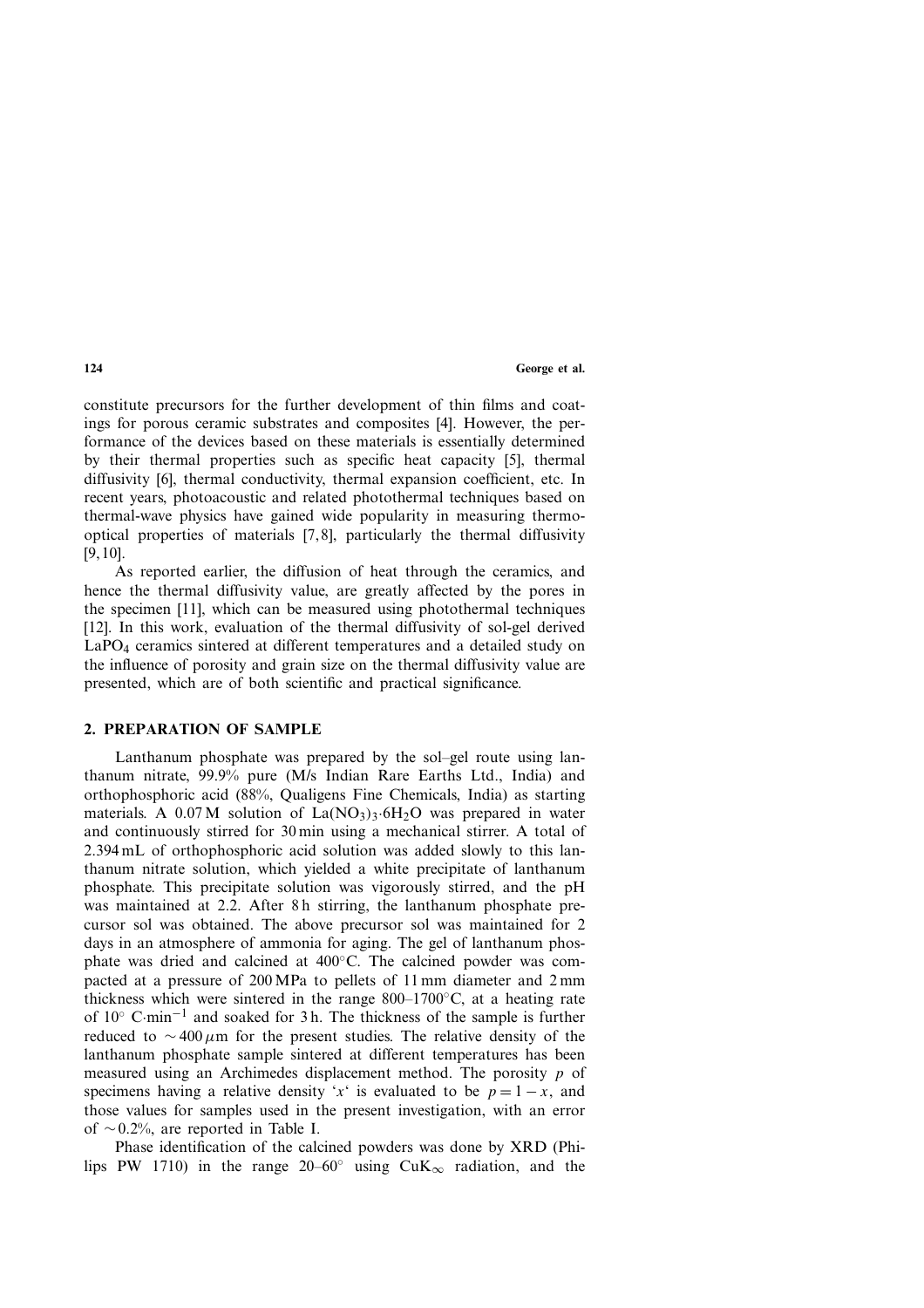| Sintered<br>Temperature $(^{\circ}C)$ | Porosity $(\% )$ | Thermal<br>diffusivity $(cm^2 \cdot s^{-1})$ | Calculated value of thermal<br>diffusivity $(cm^2 \cdot s^{-1})$ |
|---------------------------------------|------------------|----------------------------------------------|------------------------------------------------------------------|
| 800                                   | 46               | $0.176 \pm 0.04$                             | 0.172                                                            |
| 900                                   | 39               | $0.382 \pm 0.06$                             | 0.388                                                            |
| 1100                                  | 29.8             | $0.612 \pm 0.06$                             | 0.609                                                            |
| 1200                                  | 10.4             | $0.920 \pm 0.04$                             | 0.922                                                            |
| 1300                                  | $\overline{c}$   | $1.012 \pm 0.05$                             | 1.019                                                            |
| 1400                                  | 4                | $0.982 \pm 0.05$                             | 0.997                                                            |
| 1500                                  | 9                | $0.934 \pm 0.06$                             | 0.939                                                            |

Table I. Thermal Diffusivity Values of LaPO<sub>4</sub> Samples

recorded XRD patterns are presented in Fig. 1. The characteristic '*d*' values assigned to monazite type  $LaPO<sub>4</sub>$  are 3.31, 3.11, 3.04, and 1.9 Å, respectively, according to JCPDS file No: 32 - 0493 and also based on earlier reports [13]. The gel calcined at  $400^{\circ}$ C showed partial crystallization of LaPO<sub>4</sub>, and that calcined at  $800^{\circ}$ C showed broad peaks of the LaPO4 monazite type and phase purity sharp peaks. It is reported that the formation of monazite type  $CePO<sub>4</sub>$  from the rhabdophane type occurs above 750◦C [14]–[15], similar to that observed in the TEM photograph of the sample under investigation, recorded using JEOL 3000EX (Fig. 2). The polished thermally etched surface of sintered  $LaPO<sub>4</sub>$  at 1300 and  $1500\degree$ C, after providing gold coatings, was observed with a scanning electron microscope (Hitachi, 2240 Japan).

# **3. EXPERIMENTAL SETUP**

Continuous optical radiation from an argon ion laser (Liconix 5300) at 488 nm and with a beam diameter of 1.2 mm was used as the source of excitation. The laser beam was irradiated uniformly over the sample surface so that transverse diffusion of heat can be neglected. The beam is mechanically chopped (Stanford Research Systems SR 540) before it impinges on the sample surface. The pressure fluctuations created in the non-resonant PA cell cavity due to the periodic non-radiative de-excitation of the sample is detected using a sensitive microphone (Knowles BT 1754), the output of which is fed to a dual phase lock-in amplifier (Stanford Research Systems SR 830). All the measurements are done at an incident power of 50 mW with a stability of  $\pm 0.5$ %. The theoretical background for the evaluation of the thermal diffusivity from the amplitude spectrum of the PA signal is explained elsewhere [16]. The transition frequency  $f_c$  at which the sample changes from thermally thin (where the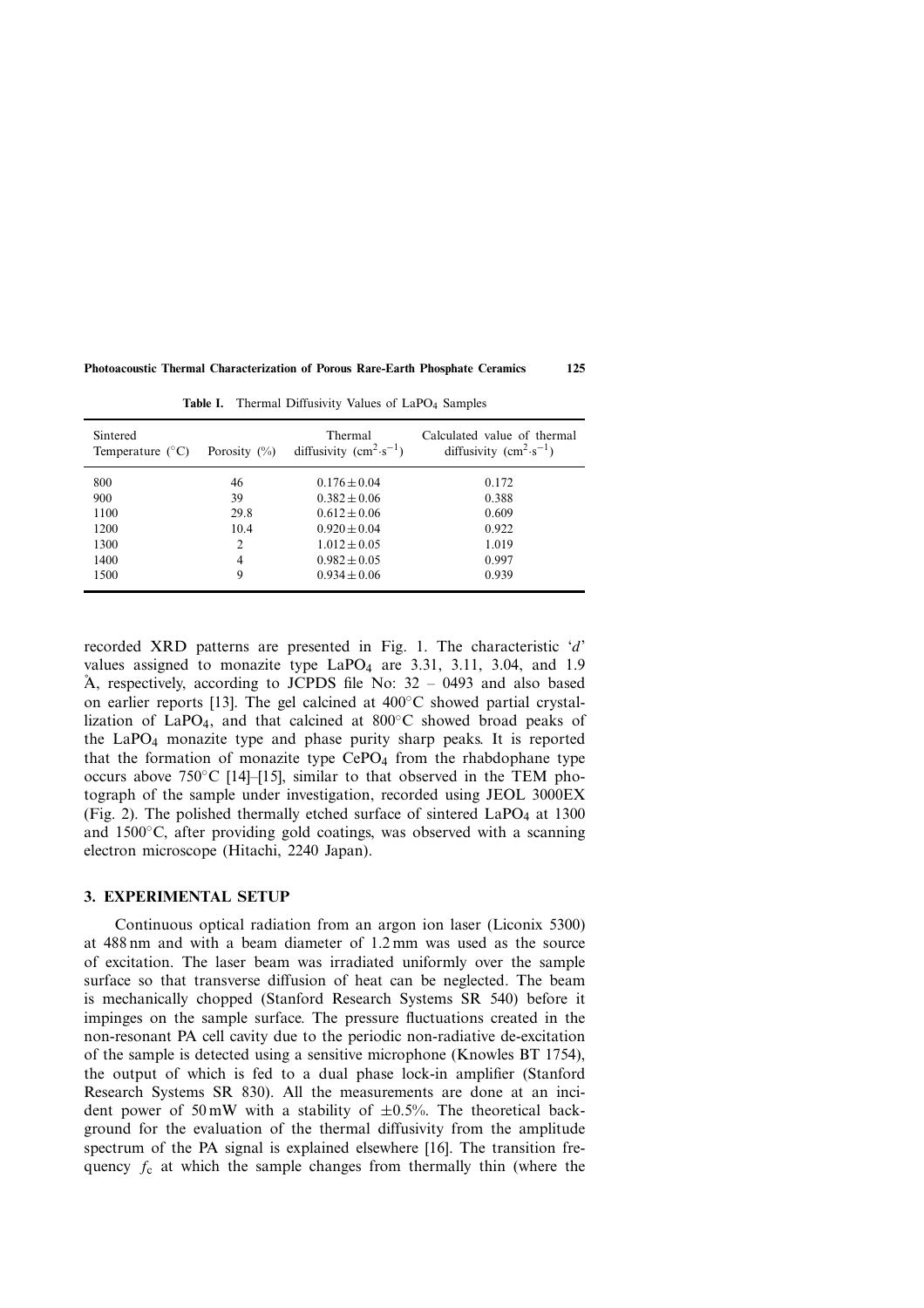

**Fig. 1.** XRD patterns of lanthanum phosphate gels heat different temperatures: (a) 400◦C, (b) 800◦C, (c) 1100◦C, (d) 1400◦C (which is 400◦ C now), (e) 1600◦C, and (f) 1700◦C.



Fig. 2. TEM photograph of the LaPO<sub>4</sub> ceramics sintered at 800°C.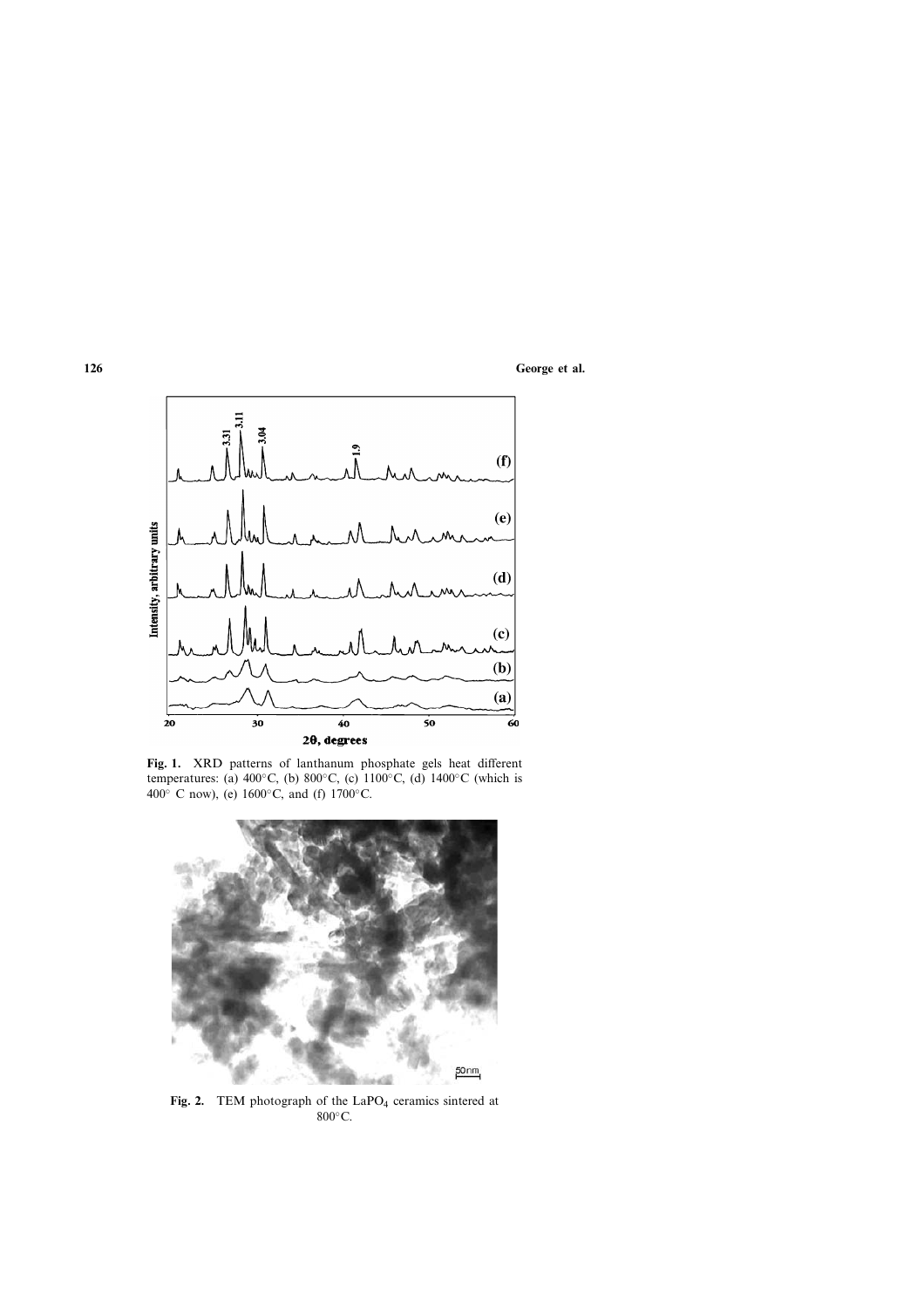properties of the backing material determine the PA signal generation which varies as  $f^{-1}$ ) to a thermally thick regime (where the properties of the specimen determine the PA signal generation which varies as  $f^{-1.5}$ ) was obtained from the log-log plot of the PA signal amplitude versus the chopping frequency. The thermal diffusivity value is then evaluated using the expression  $k_c(p) = l_s^2 f_c$ . The experimental setup used for the present investigation is calibrated by evaluating the thermal diffusivity of pure GaAs and Al. The measured values of thermal diffusivity of GaAs and Al (0.260  $\pm$  0.003 cm<sup>2</sup>·s<sup>-1</sup> and 0.978  $\pm$  0.004 cm<sup>2</sup>·s<sup>-1</sup>, respectively) agree well with earlier reported values [17, 18].

### **4. RESULTS AND DISCUSSION**

The measured thermal diffusivity values of all the lanthanum phosphate gel specimens under investigation are given in Table I. It is obvious that thermal diffusivity values of  $LaPO<sub>4</sub>$  specimens vary with sintering temperature and porosity. A typical variation of PA amplitude spectra for the specimen sintered at  $800^{\circ}$ C, characterized by a slope change from  $\sim$  −1 to −1.5, is given in Fig. 3. All other specimens follow similar behavior (not shown here), in accordance with the Rosencwaig and Gersho theory [19]. It is obvious from Table I that the porosity of the ceramic samples decreases with an increase in the sintering temperature up to 1300◦C. Two typical microstructures of thermally etched lanthanum



Fig. 3. Log-Log plot of PA amplitude for LaPO<sub>4</sub> sintered at 800°C.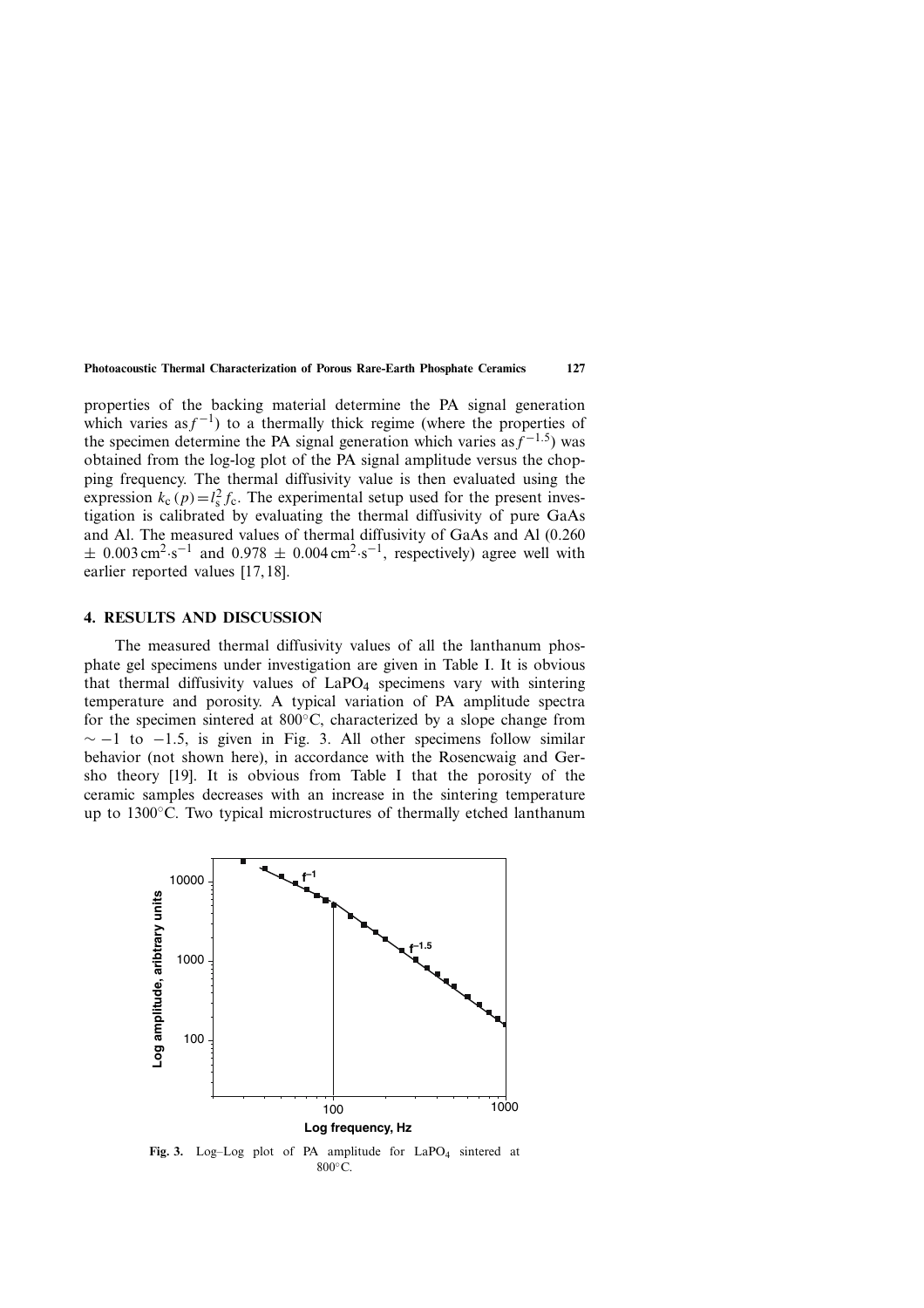

Fig. 4. SEM picture of LaPO<sub>4</sub> ceramics sintered at 1300°C.



Fig. 5. SEM picture of LaPO<sub>4</sub> ceramics sintered at 1500°C.

phosphate samples, sintered at 1300 and 1500◦C are given in Figs. 4 and 5, respectively. The micrograph of the sample sintered at 1300◦C shows an average grain size in the range of  $1-2 \mu m$ . A comparison of micrographs reveals that lanthanum phosphate sintered at 1500◦C (Fig. 5) is characterized by larger grains, some of which are slightly deformed. This eventually points to the formation of a liquid phase in samples sintered at temperatures above 1300◦C. It should be noted that the formation of a liquid phase at sufficiently high temperatures is generally associated with abnormal grain growth. This could be the reason for the decrease in the density of samples at temperatures above 1300◦C.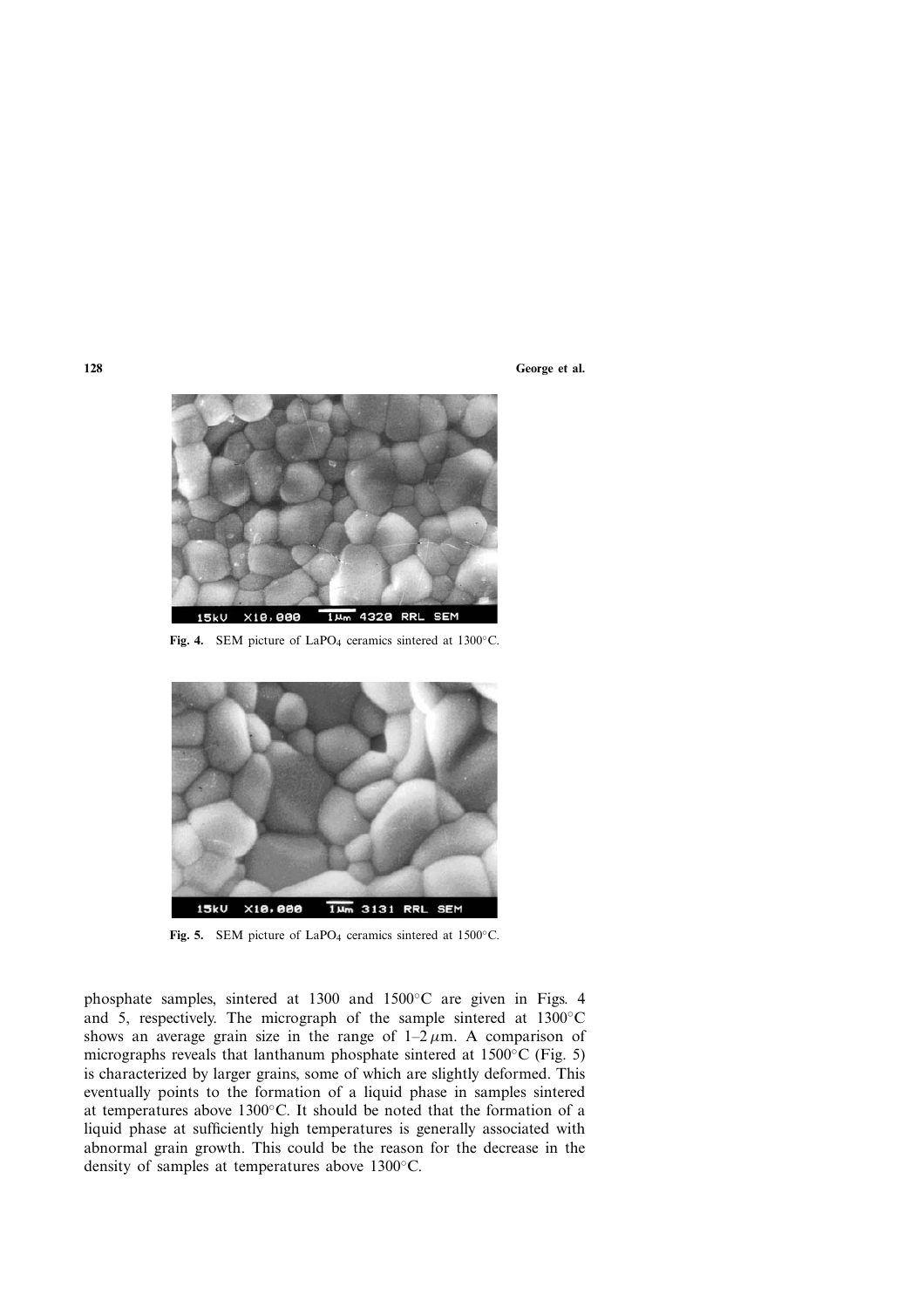Thermal properties of ceramics are basically determined by the composition, structure, and arrangements of phases. The appearance of porosity amounts to a new phase in ceramic materials prepared through the gel route. The thermal energy in ceramics is essentially carried away by phonons. The propagation of phonons through the ceramic lattice is greatly influenced by the microstructural features such as pores, grain boundaries, line defects, etc. The influence of porosity on the propagation of phonons, and hence on thermal diffusivity, has been studied in detail [20]. For cases for which the damping wavelength of thermal waves  $(L_{th} = 2\pi \mu)$ , where $\mu = (k_c(p)/(\pi f))^{1/2}$  is the thermal diffusion length of the specimen) is greater than or of the order of the typical grain size  $(L)$ , the 'thermal disturbance' is not affected by the heterogeneity of the sample and the measurements then yield the "global thermal diffusivity" [21], which is the case for all the samples in the present study. However, the pores in the lattice act as scattering centers for phonons and hence affect the phonon mean free path and consequently the thermal diffusivity value.

By considering the porous ceramics as a two-phase network in which pores are randomly embedded in a solid matrix, the thermal diffusivity of the specimen is given by the expression,  $k_c(p) = \frac{K_c(p)}{\rho_0 c_0(1-p)}$ , where  $K_c(p)$ is the thermal conductivity of the specimen having a porosity  $p$ .  $\rho_0$  and  $c<sub>0</sub>$  are the density and specific heat capacity, respectively, of the specimen with zero porosity [22]. If the thermal conductivity of the porous material is modified by the same ratio as that of the ratio between the actual density and maximum density, the thermal conductivity is given by the Leob equation [23],  $K_c(p) = K_0(1-p)$ . However, such an approach for the evaluation of the thermal conductivity leads to thermal diffusivity values that are independent of porosity. All the measurements carried out on these ceramic materials reveal that thermal diffusivity values are greatly sensitive to the porosity for samples prepared through the gel route. It has already been reported that the porosity can substantially influence heat transport in SiC ceramics [24]. In order to incorporate the influence of the porosity on the propagation of thermal waves and hence on the thermal diffusivity, Sanchez-Lavega et al. [25] modified the Leob equation as  $k_c$   $(p) = k_0 \frac{(1 - \gamma p)}{(1 - p)}$ , where  $\gamma$  is an empirical constant. The observed variation in the thermal diffusivity of the specimen under investigation as a function of the porosity (in  $\%$ ) is shown in Fig. 6. From Table I, it is obvious that the measured thermal diffusivity values of all the ceramic samples agree well with the thermal diffusivity values calculated using the modified Leob equation. The variation in porosity with sintering temperature results in a proportional variation in scattering centers for phonons with sintering temperature, consequently resulting in a variation in the phonon mean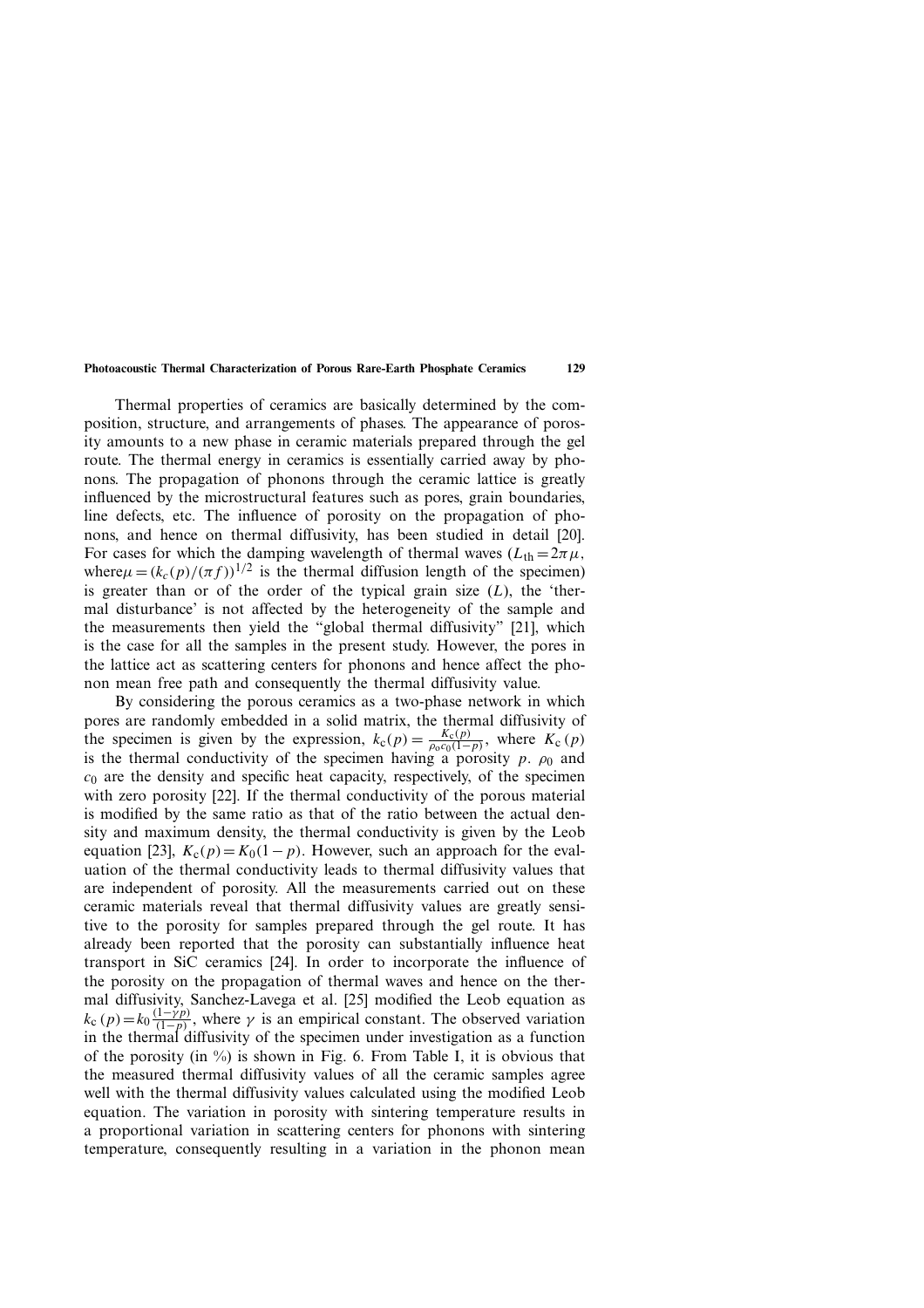

**Fig. 6.** Measured thermal diffusivity against porosity of the specimen.

free path. The lattice thermal conductivity (thermal diffusivity), which is also proportional to the phonon mean free path, thus varies in accordance with variations in porosity. The dependence of the porosity on the thermal diffusivity for all the samples under study suggests that the specimens are below the percolation limit.

The calculated value of the empirical constant  $\gamma$  (=1.98) > 1 suggests that the effect of porosity on heat conduction in all the samples under study is not a mere density effect (air holes inside the bulk specimen). More important effects related to porosity and structure of the material may also contribute to a decrease in thermal diffusivity with an increase in porosity [24]. The inverse relation between porosity and thermal diffusivity suggests that the solid area fraction (SAF) in the direction of heat transport essentially determines the thermal diffusivity value [26]. In addition to the pores in the lattice, lattice defects within the grains also affect the propagation of phonons through the lattice. A recent investigation shows that for dense samples, the phonon mean free path is smaller than the grain size at all processing temperatures [27]. Hence, in addition to porosity, the defects in grains also contribute to the variation in thermal diffusivity [28] and this explains the value of  $\gamma > 1$ . Thus, the influence of the sintering temperature and the consequent densification of specimens have great importance in heat transport through ceramics and hence on their thermal diffusivity values.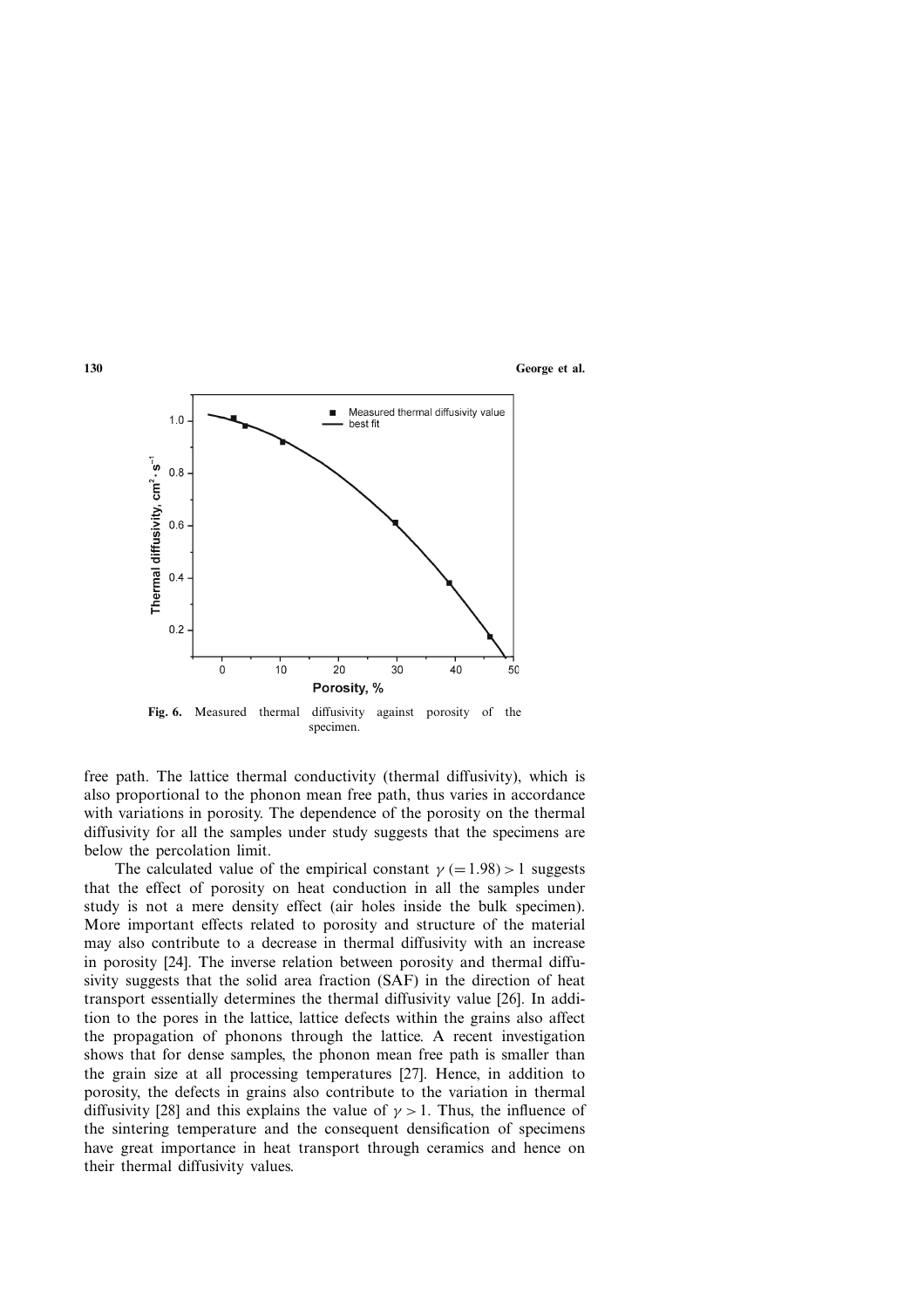Apart from the porosity and sintering temperature of ceramic samples, the grain size and thermal contact resistance are two other important factors that affect thermal transport in ceramics. The thermal contact resistance  $(R<sub>T</sub>)$  at the interface is related to the macroscopic thermal conductivity  $K_c$  and to the grain conductivity *K* through the relation  $\frac{L}{K_c} = \frac{L}{K} +$  $R<sub>T</sub>$ , where *L* is the grain size [29]. SEM studies on the ceramic samples sintered at 1300 and 1500 $\degree$ C show that the grain size also varies with the sintering temperature. The variation in thermal diffusivity (thermal conductivity) with porosity results in the variation of the thermal contact resistance and, hence, it influences the heat transport in ceramics. Thus, in addition to porosity, the thermal contact resistance also contributes to variations in the effective thermal diffusivity value.

# **5. CONCLUSIONS**

In this article, we have presented measurements of the thermal diffusivity of  $LaPO<sub>4</sub>$  ceramics prepared by the sol–gel route using the laser induced non-destructive photoacoustic technique. The present study shows that the sintering temperature has a great influence on the porosity of ceramics prepared by the gel route. It also confirms that thermal energy transport and propagation of phonons through the ceramic lattice suffer from scattering at the pores of the lattice and results in variations of the thermal diffusivity with porosity. An empirical relation satisfied by the present measurements suggests that the variation in thermal diffusivity with porosity is not merely due to a density effect. The thermal contact resistance is also seen to affect the thermal diffusivity. The present investigation is an example where the measurements carried out by the simple and elegant PA technique can be correlated with the structural variations in the sample. Thus, it is possible to modulate the thermal diffusivity values of ceramic samples by varying the sintering temperature, which has far reaching applications in the microelectronic and optoelectronic industries.

### **REFERENCES**

- 1. W. D. Kingery, H. K. Dowen, and D. R. Uhlmann, *Introduction to Ceramics* (Wiley, New York, 1976).
- 2. Y. Hikichi and T. Nomura, *J. Am. Ceram. Soc.* **70**:C-252 (1987).
- 3. P. E. D. Morgan and D. B. Marshall, *J. Am. Ceram. Soc.* **78**:1553 (1995).
- 4. D. M. Liu and W. H. Taun, *Acta Mater*. **44**:813 (1996).
- 5. J. B. Davis, D. B. Marshall, and P. E. D. Morgan, *J. Eur. Ceram. Soc*. **20**:583 (2000).
- 6. D. Sh. Tsagareishvili, G. G. Gvelesiani, V. P. Orlovskii, T. V. Belyaevskaya, and V. P. Repko, *Neorg. Mater.* **8**:1790 (1972).